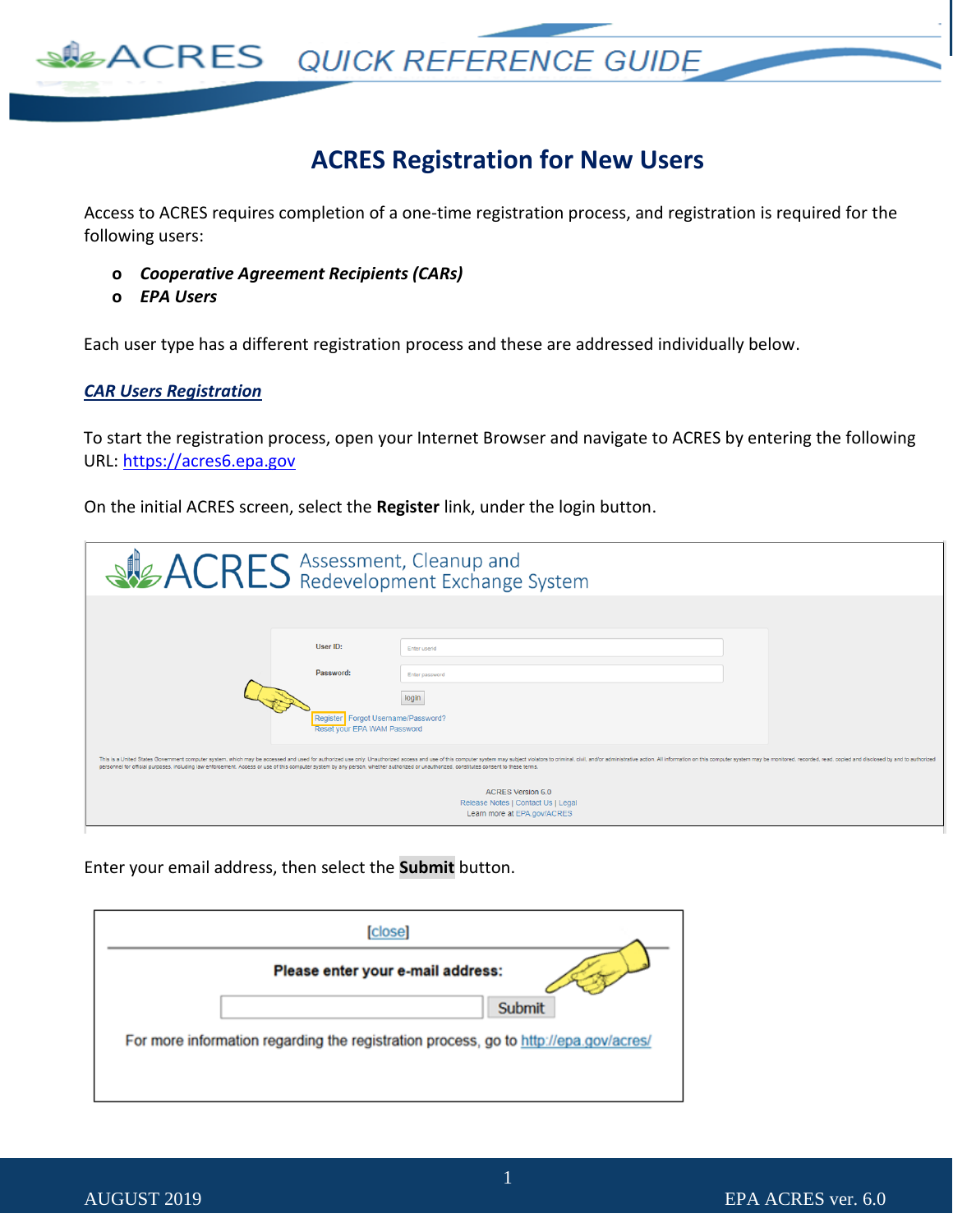You will then be directed to the **EPA Web Application Access Login** screen, where you will select the **Self Register** link.

**ACRES** QUICK REFERENCE GUIDE

|                                   | <b>EPA Web Application Access Login</b>                                                                                                                                                                                                                                                                                                                                                                                                                                                                                                                                                 |
|-----------------------------------|-----------------------------------------------------------------------------------------------------------------------------------------------------------------------------------------------------------------------------------------------------------------------------------------------------------------------------------------------------------------------------------------------------------------------------------------------------------------------------------------------------------------------------------------------------------------------------------------|
|                                   | <b>Welcome to the EPA Web Application Access</b>                                                                                                                                                                                                                                                                                                                                                                                                                                                                                                                                        |
|                                   | A gateway for authorized users to find, request access and manage EPA tools, applications and communities. If you have an EPA LAN account,<br>log in using LAN account user id and password. If you do not have an EPA LAN account, you will need to Self Register for an account.                                                                                                                                                                                                                                                                                                      |
| <b>User ID</b><br><b>Password</b> |                                                                                                                                                                                                                                                                                                                                                                                                                                                                                                                                                                                         |
|                                   | Login                                                                                                                                                                                                                                                                                                                                                                                                                                                                                                                                                                                   |
|                                   | Forgot your user-id or password (external users only)?                                                                                                                                                                                                                                                                                                                                                                                                                                                                                                                                  |
| <b>Warning Notice</b>             |                                                                                                                                                                                                                                                                                                                                                                                                                                                                                                                                                                                         |
| Government business.              | 1. This is a United States Environmental Protection Agency (EPA) computer system, which may be accessed and used only for official<br>2. Unauthorized access or use of this system may subject violators to criminal, civil, and/or administrative action.<br>3. All information on this computer system may be monitored, recorded, read, copied, and disclosed by and to authorized personnel for official<br>purposes, including law enforcement.<br>4. Access or use of this computer system by any person, whether authorized or unauthorized, constitutes consent to these terms. |
|                                   | Clicking the Login button constitutes consent to these terms.                                                                                                                                                                                                                                                                                                                                                                                                                                                                                                                           |
|                                   |                                                                                                                                                                                                                                                                                                                                                                                                                                                                                                                                                                                         |
|                                   | <b>Need Assistance?</b><br>Call the EPA Customer Support Center at 1-866-411-4EPA<br>EPA Home   Contact Us   Privacy & Security Notice<br>or email at EPACallCenter@epa.gov                                                                                                                                                                                                                                                                                                                                                                                                             |

You will be directed to the **Web Application Access Self Registration** form (below).



**NOTE**: This registration form is *ONLY* for *Non-EPA* users, as noted in the **red** text. Also, all fields on the form are required *except* the **Mobile Phone Number** field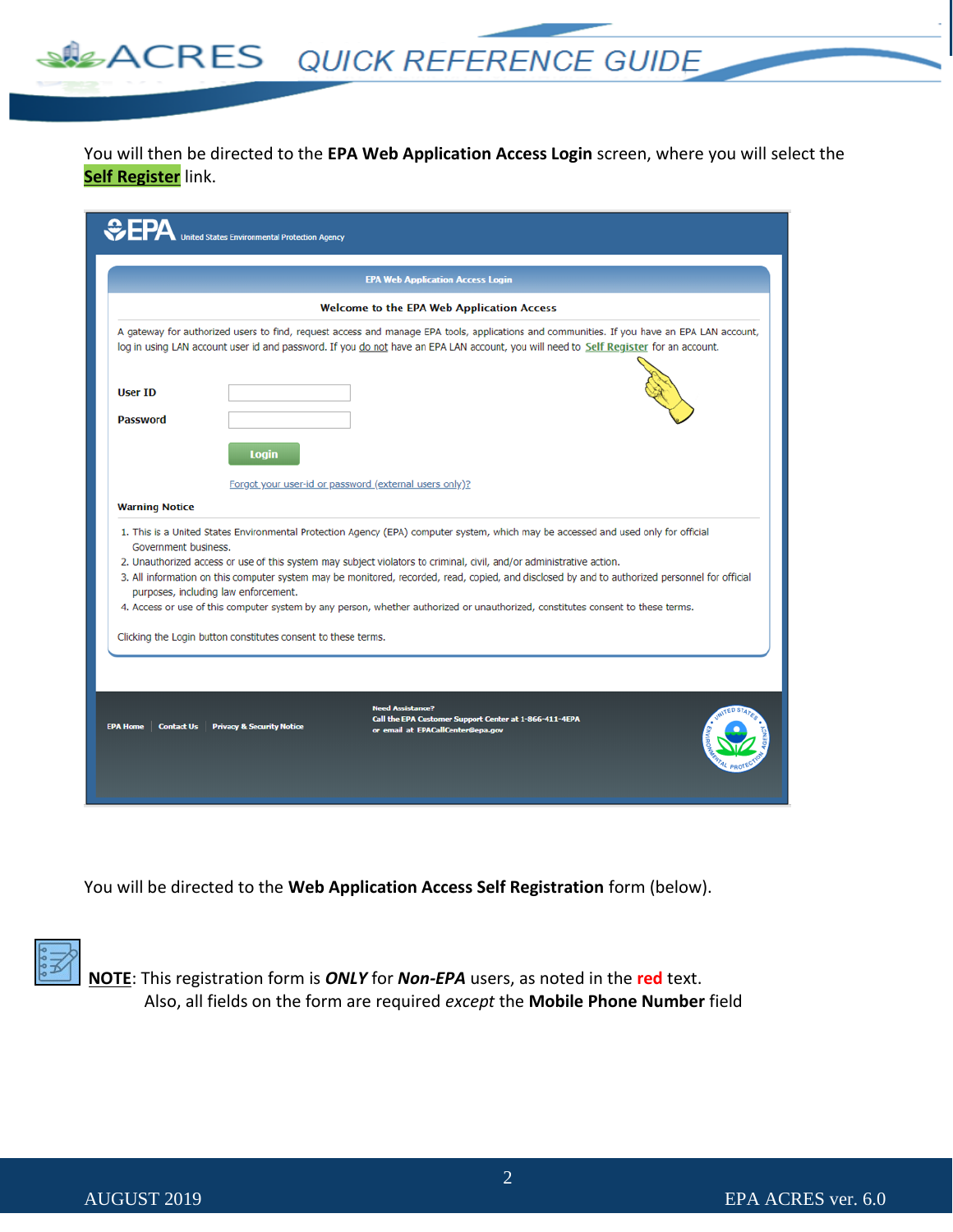# **SPEACRES** QUICK REFERENCE GUIDE

| <b>EPA Web Application Access Self Registration</b> |                                                                                                                                                                                                                 |  |
|-----------------------------------------------------|-----------------------------------------------------------------------------------------------------------------------------------------------------------------------------------------------------------------|--|
| <b>PURPOSE</b>                                      |                                                                                                                                                                                                                 |  |
|                                                     | This form is for outside business partners and affiliates to request access to an authorized EPA Community/Application.                                                                                         |  |
| <b>IMPORTANT NOTE:</b>                              |                                                                                                                                                                                                                 |  |
|                                                     | THIS FORM is ONLY for outside business partners and affiliates that do not have an EPA LAN account.                                                                                                             |  |
|                                                     | DO NOT complete if you are an EPA employee or an on-site contractor with an EPA LAN account. If you have an EPA LAN<br>account and are having difficulty logging in, contact the EPA Call Center 1-866-411-4372 |  |
| ALL FIELDS ARE REQUIRED EXCEPT MOBILE PHONE         |                                                                                                                                                                                                                 |  |
| <b>EPA Contact Name:</b>                            |                                                                                                                                                                                                                 |  |
| <b>EPA Contact's Email Address:</b>                 |                                                                                                                                                                                                                 |  |
|                                                     | e.g. emailld@epa.gov                                                                                                                                                                                            |  |
| <b>EPA Contact's Phone Number:</b>                  |                                                                                                                                                                                                                 |  |
|                                                     | e.g. (XXX) XXX-XXXX                                                                                                                                                                                             |  |
| Your Information:                                   |                                                                                                                                                                                                                 |  |

You will also create a password and will use this for your ACRES access. Please follow the password instructions.

| and one number and no spaces. | Passwords must be between 8 and 20 characters long and contain at least one lower case letter |
|-------------------------------|-----------------------------------------------------------------------------------------------|
| Password: $\blacksquare$      |                                                                                               |
| <b>Confirm Password:</b>      |                                                                                               |

At the bottom of the form, select the dropdown menu in the **Select the Community or Application for which you are requesting access** field.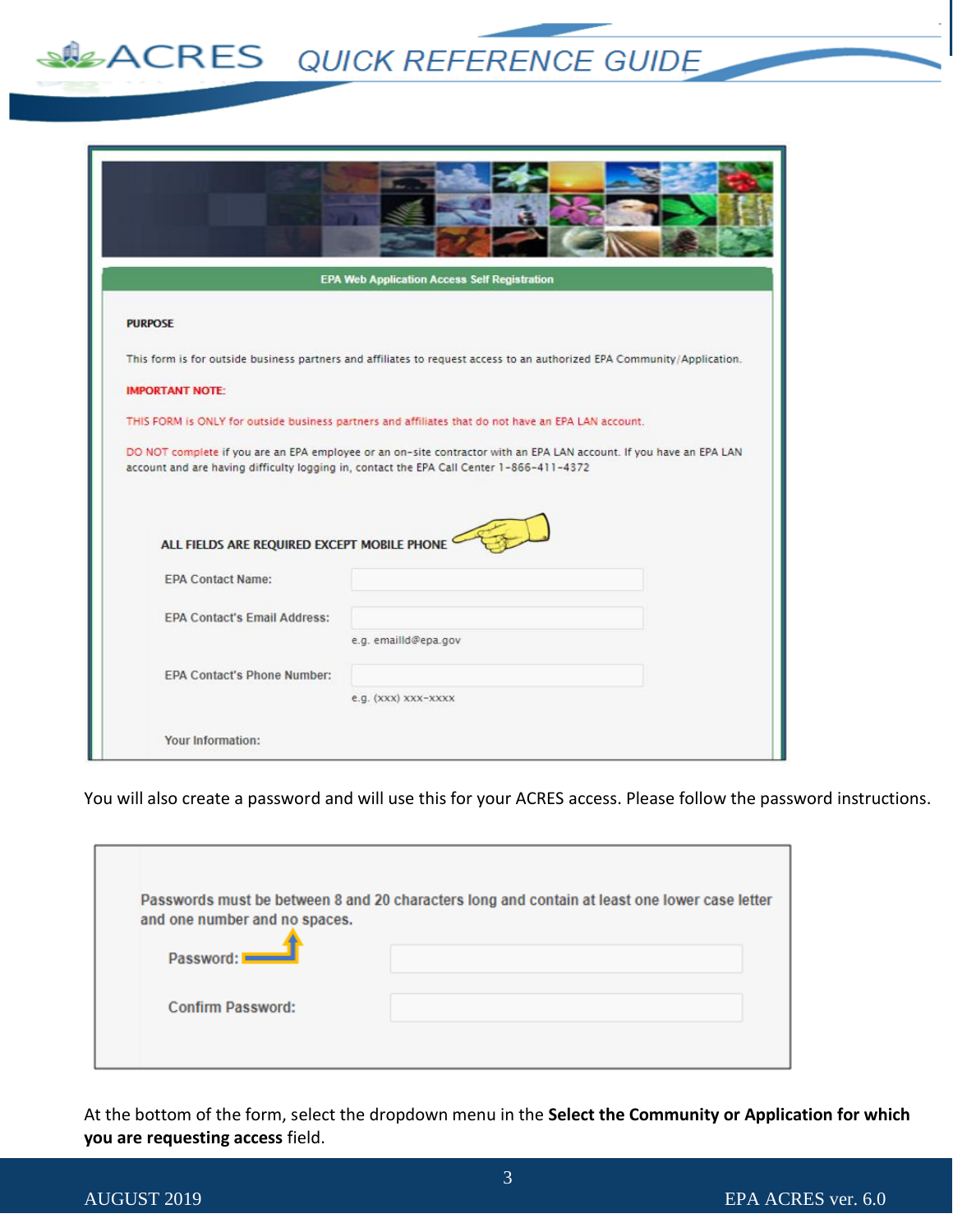**SACRES** QUICK REFERENCE GUIDE

| Select the Community or Application for which you are requesting access:<br><b>Select One</b><br>I accept the EPA Privacy & Security Notice. Click here to read.<br><b>Submit Registration</b><br><b>Cancel</b> |                                      | $\checkmark$ |
|-----------------------------------------------------------------------------------------------------------------------------------------------------------------------------------------------------------------|--------------------------------------|--------------|
| <b>Contact Us</b>                                                                                                                                                                                               | <b>Privacy &amp; Security Notice</b> |              |

Select the correct ACRES access from the options listed at the top of the list. Remember, this form is for **CAR** users, so be sure to select the third option (ACRES\_Cooperative Agreement Recipient).

| Country:              |                                                                 |              |
|-----------------------|-----------------------------------------------------------------|--------------|
|                       | <b>Select One</b>                                               |              |
| State/Province/       | <b>ACRES</b>                                                    |              |
|                       | <b>ACRES EPA Employees</b>                                      |              |
|                       | <b>ACRES_Cooperative_Agreement_Recipient</b>                    |              |
|                       | ACRES_HQ_Contractor                                             |              |
| <b>Daytime Phone</b>  | ADI Compliance Assistance Portal (ACAP)                         |              |
|                       | <b>AHWMPT</b>                                                   |              |
|                       | ARRA Inter-Agency Subcommittee Workspace (AISW) Wiki            |              |
| <b>Mobile Phone N</b> | Air Quality System                                              |              |
|                       | <b>BAP Administration</b>                                       |              |
|                       | <b>Bristol Bay Docket</b>                                       |              |
| Passwords must b      | <b>Bulletins Live! Two</b>                                      |              |
| and one number a      | CADDIS - Causal Assessment Diagnosis Decision Info Sys          |              |
|                       | CREAT                                                           |              |
| Password:             | <b>CRSSM Docs Wiki</b>                                          |              |
|                       | <b>CRSSM Projects Wiki</b>                                      |              |
|                       | Confirm Passy California Selenium                               |              |
|                       | Certification Plan and Report Database (CPARD)                  |              |
|                       | Climate Ready Water Utilities Wiki                              |              |
|                       | <b>Computational Toxicology Read</b>                            |              |
|                       | Select One                                                      | $\checkmark$ |
|                       |                                                                 |              |
|                       | I accept the EPA Privacy & Security Notice. Click here to read. |              |
|                       |                                                                 |              |
|                       | <b>Submit Registration</b><br>Cancel                            |              |
|                       |                                                                 |              |

After you have made your ACRES selection, check the box to accept the EPA privacy and Security notice. Select the **Submit Registration** button.

Your registration information will be forwarded to the ACRES Team, where in most cases, the approval process should be completed with two (2) hours.

Once your account is approved, you will be notified by email that your ACRES account is active and available.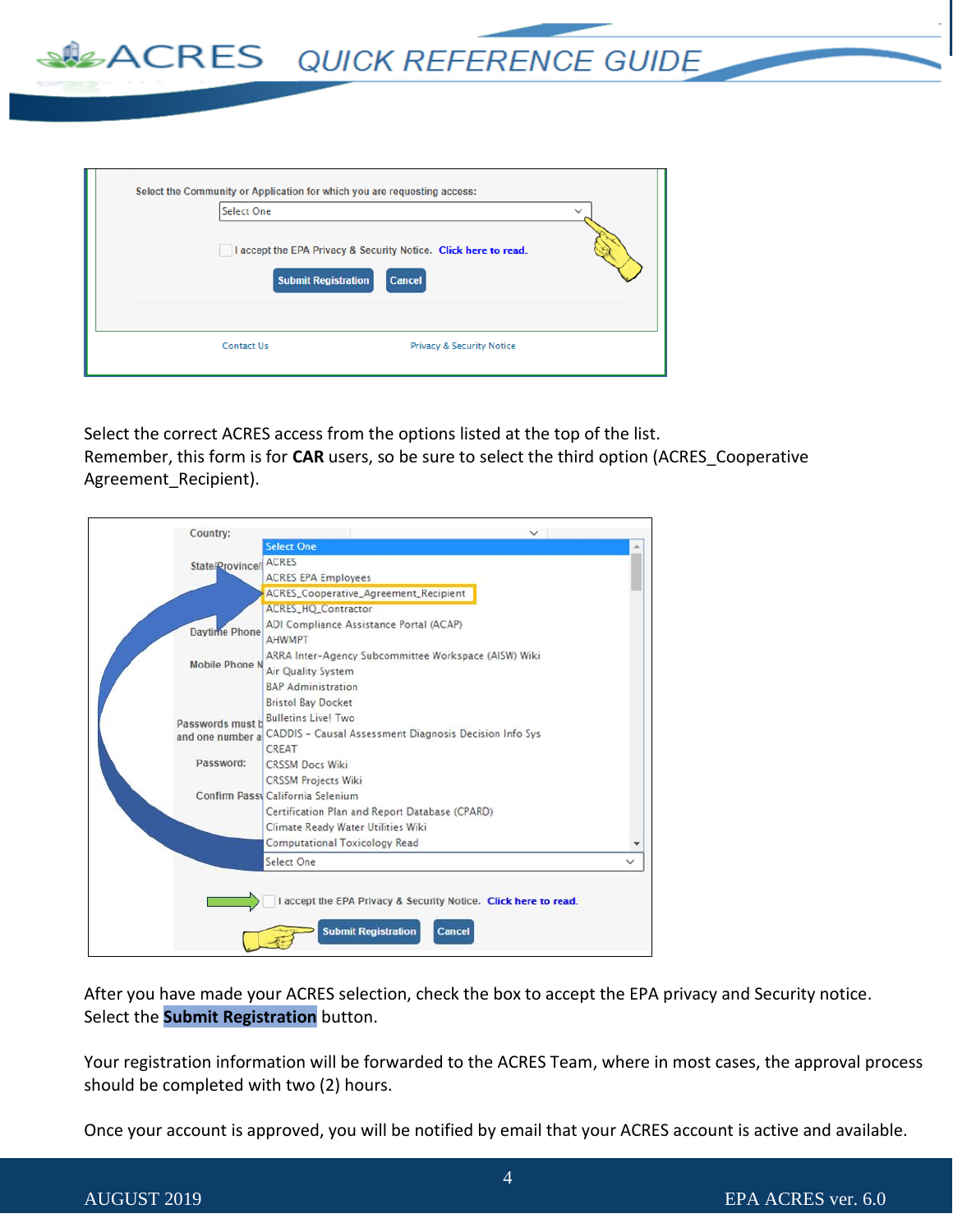

#### *EPA Users registration*

EPA users begin registration from the EPA Web Application Access page. To access this directly, navigate using the url: waa.epa.gov. Use your LAN credentials (**User ID** and **Password**) to log in.

Select the **Login** button.

| <b>User ID</b>  |              |
|-----------------|--------------|
| <b>Password</b> |              |
|                 | <b>Login</b> |

You will navigate to the **EPA Web Application Management** screen (below).

Select **Community Access**, then select **Request Web Community Access** from the dropdown menu.

| <b>CPA</b> United States Environmental Protection Agency                                                                                                                                                                                                                                                                                                                                 |                                         |                           |          |
|------------------------------------------------------------------------------------------------------------------------------------------------------------------------------------------------------------------------------------------------------------------------------------------------------------------------------------------------------------------------------------------|-----------------------------------------|---------------------------|----------|
|                                                                                                                                                                                                                                                                                                                                                                                          |                                         |                           |          |
| <b>Community Access</b>                                                                                                                                                                                                                                                                                                                                                                  | <b>User Profile</b>                     | Help                      | Logoff   |
|                                                                                                                                                                                                                                                                                                                                                                                          |                                         |                           | Welcome, |
|                                                                                                                                                                                                                                                                                                                                                                                          | <b>About Web Application Management</b> |                           |          |
| The EPA Web Application Access provides a shared, centrally managed infrastructure that provides web access<br>management services to EPA web applications, so that these functions need no longer be independently developed or<br>incorporated into individual applications. The WAA page provides users with access to the WAM user management<br>functions and links to communities. |                                         |                           |          |
| <b>Contact Us</b>                                                                                                                                                                                                                                                                                                                                                                        |                                         | Privacy & Security Notice |          |
|                                                                                                                                                                                                                                                                                                                                                                                          |                                         |                           |          |

In the list of community applications, select the **ACRES EPA Employees** checkbox at the top of the list. At the bottom of the screen, select the **Submit** button to complete the registration.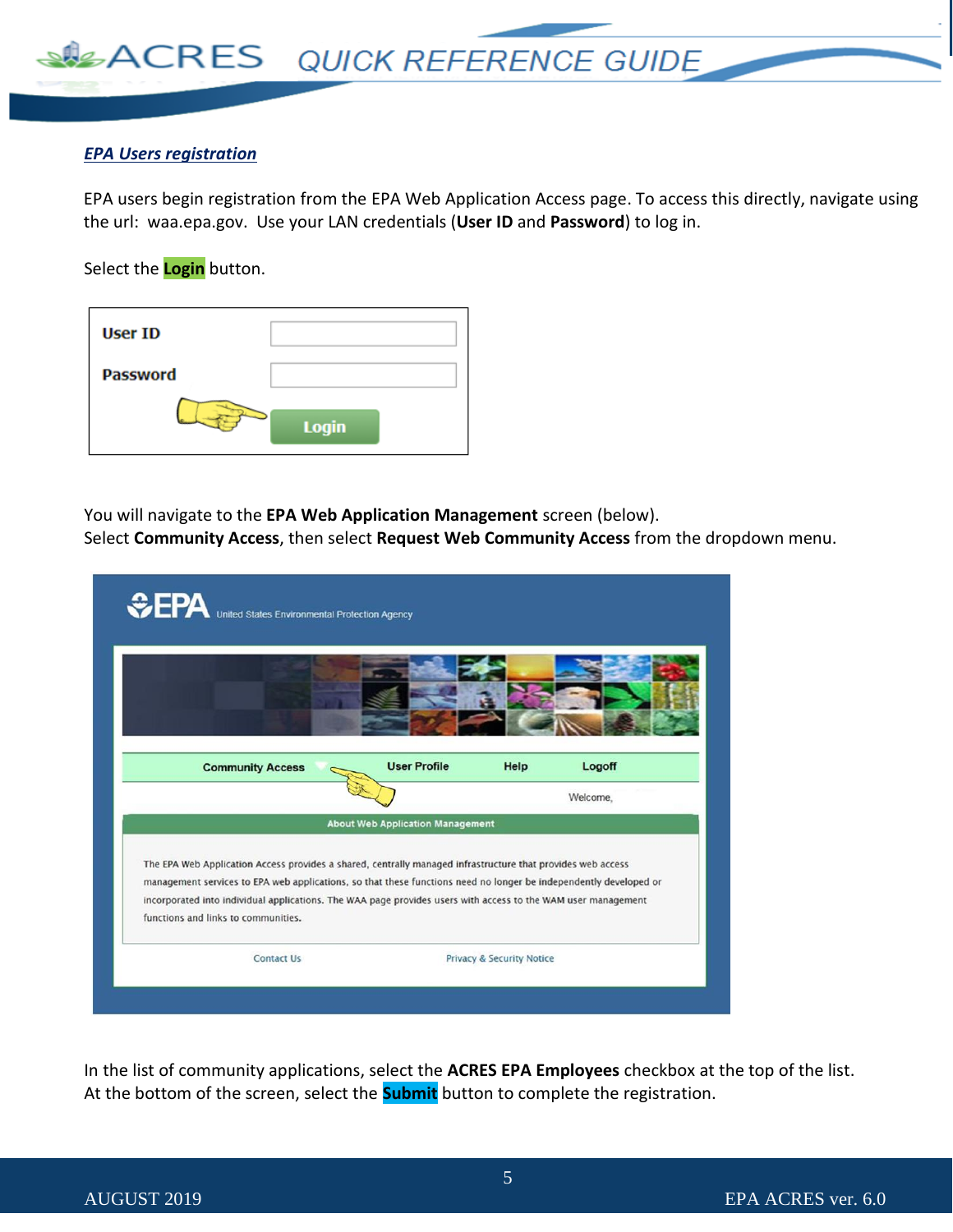# **SILACRES** QUICK REFERENCE GUIDE

| <b>Community Access</b>                                                                                                                                                                                                                                                                                                                                                                                                                                                                       | <b>User Profile</b>                 | Help | Logoff                |
|-----------------------------------------------------------------------------------------------------------------------------------------------------------------------------------------------------------------------------------------------------------------------------------------------------------------------------------------------------------------------------------------------------------------------------------------------------------------------------------------------|-------------------------------------|------|-----------------------|
|                                                                                                                                                                                                                                                                                                                                                                                                                                                                                               |                                     |      | Welcome, Sarah Vierra |
|                                                                                                                                                                                                                                                                                                                                                                                                                                                                                               | <b>Request Web Community Access</b> |      |                       |
| This page allows you to select communities that are available to you on the Web Access Management page.                                                                                                                                                                                                                                                                                                                                                                                       |                                     |      |                       |
| Instructions:                                                                                                                                                                                                                                                                                                                                                                                                                                                                                 |                                     |      |                       |
| 1) To join a community, check the box next to the community name. You can join and leave multiple communities at one<br>time. When you are satisfied, click the "Submit" button at the bottom. Some communities require authorization, you will<br>be notified via an email when your enrollment in the community is approved by the community owner.<br>2) If you wish to leave a community that you are a member of contact web application access support team at<br>epacalicenter@epa.gov |                                     |      |                       |
| NOTE: If you are a community owner you cannot leave the community until you have made someone else the owner of<br>the community and changed your membership. Once that has happened you can leave the community by following the<br>instructions above. Please contact your administrator for assistance if needed.                                                                                                                                                                          |                                     |      |                       |
| Your current communities are checked below. Add checks to new communities you want to request to join.                                                                                                                                                                                                                                                                                                                                                                                        |                                     |      |                       |
| <b>ACRES</b><br>ACRES EPA Employees                                                                                                                                                                                                                                                                                                                                                                                                                                                           |                                     |      |                       |
| ACRES Cooperative Agreement Recipient                                                                                                                                                                                                                                                                                                                                                                                                                                                         |                                     |      |                       |
| ACRES HQ Contractor                                                                                                                                                                                                                                                                                                                                                                                                                                                                           |                                     |      |                       |

Your registration information will be forwarded to the ACRES Team for approval. You will be notified that the request was successful and receive an email once the request is approved.

| <b>CEPA</b> United States Environmental Protection Agency                                                             |                                     |                           |          |
|-----------------------------------------------------------------------------------------------------------------------|-------------------------------------|---------------------------|----------|
|                                                                                                                       |                                     |                           |          |
| <b>Community Access</b>                                                                                               | <b>User Profile</b>                 | Help                      | Logoff   |
|                                                                                                                       | <b>Request Web Community Access</b> |                           | Welcome. |
| Your Request for Web Community Access is successful. You will receive an email once your request is approved.<br>Back |                                     |                           |          |
| Contact Us                                                                                                            |                                     | Privacy & Security Notice |          |